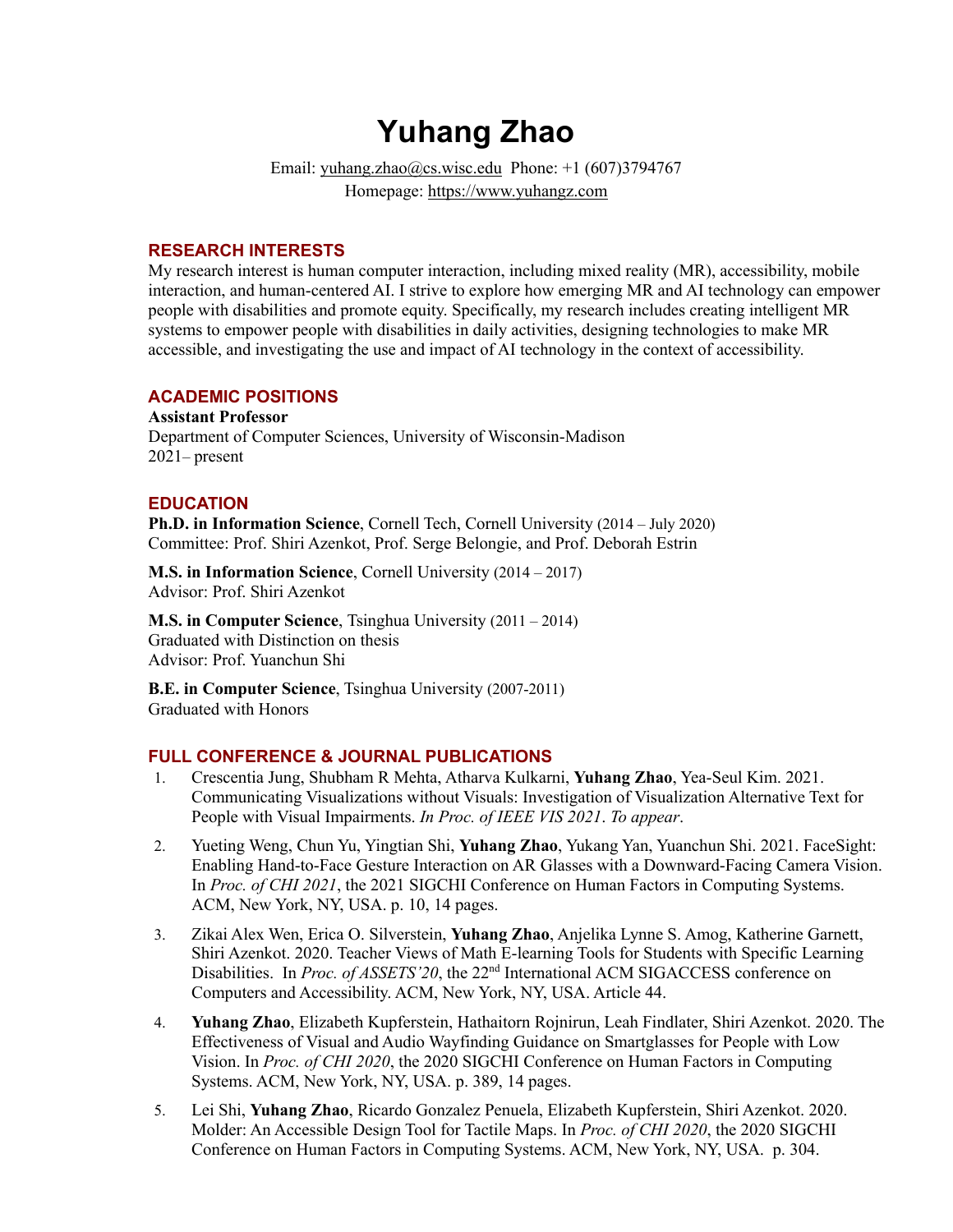- 6. **Yuhang Zhao**, Sarit Szpiro, Lei Shi, and Shiri Azenkot. 2019. Designing and Evaluating a Customizable Head-Mounted Vision Enhancement System for People with Low Vision. *ACM Transactions on Accessible Computing (TACCESS)* 12(4), Article 15 (November 2019), 46 pages.
- 7. **Yuhang Zhao**, Elizabeth Kupferstein, Brenda Castro, Steven Feiner, and Shiri Azenkot. 2019. Designing AR Visualizations to Facilitate Stair Navigation for People with Low Vision. In *Proc. of UIST'19*, the 32<sup>nd</sup> Annual ACM Symposium on User Interface Software and Technology. ACM, New York, NY, USA. 387-402*.*
- 8. **Yuhang Zhao**, Edward Cutrell, Christian Holz, Meredith Ringel Morris, Eyal Ofek, and Andrew D. Wilson. 2019. SeeingVR: A Set of Tools to Make Virtual Reality More Accessible to People with Low Vision. In *Proc. of CHI'19*, the 2019 SIGCHI Conference on Human Factors in Computing Systems. ACM, New York, NY, USA, p. 111.
- 9. **Yuhang Zhao**, Elizabeth Kupferstein, Doron Tal, and Shiri Azenkot. 2018. "It Looks Beautiful but
- $\overline{g}$ Scary:" How People with Low Vision Navigate Stairs and Other Surface Level Changes. In *Proc. of*
- *ASSETS'18*, the 20<sup>th</sup> International ACM SIGACCESS conference on Computers and Accessibility. ACM, New York, NY, USA, 307-320. **\*Best Paper Honorable Mention\***
- 10. **Yuhang Zhao**, Cynthia L. Bennett, Hrvoje Benko, Edward Cutrell, Christian Holz, Meredith Ringel Morris, and Mike Sinclair. 2018. Enabling People with Visual Impairments to Navigate Virtual Reality with a Haptic and Auditory Cane Simulation. In *Proc. of CHI'18*, the 2018 SIGCHI Conference on Human Factors in Computing Systems. ACM, New York, NY, USA, p. 116.
- 11. **Yuhang Zhao**, Shaomei Wu, Lindsay Reynolds, and Shiri Azenkot. 2018. A Face Recognition Application for People with Visual Impairments: Understanding Use Beyond the Lab. In *Proc. of CHI'18*, the 2018 SIGCHI Conference on Human Factors in Computing Systems. ACM, New York, NY, USA, p. 215.
- 12. **Yuhang Zhao**, Shaomei Wu, Lindsay Reynolds, and Shiri Azenkot. 2017. The Effect of Computer-Generated Descriptions on Photo-Sharing Experiences of People with Visual Impairments. *Proc. ACM Hum.-Comput. Interact*. 1, CSCW, 121 (November 2017), 22 pages. (CSCW 2018)
- 13. Lei Shi, **Yuhang Zhao**, and Shiri Azenkot. 2017. Designing Interactions for 3D printed Models with Blind People. In *Proc. of ASSETS'16*, the 19th International ACM SIGACCESS conference on Computers and Accessibility. ACM, New York, NY, USA, 200-209.
- 14. Lei Shi, **Yuhang Zhao**, and Shiri Azenkot. 2017. Markit and Talkit: A Low-Barrier Toolkit to Augment 3D Printed Models with Audio Annotations. In *Proc. of UIST'17*, the 30<sup>th</sup> Annual ACM Symposium on User Interface Software and Technology. ACM, New York, NY, USA, 493-506.
- 15. **Yuhang Zhao**, Michele Hu, Shafeka Hashash, Shiri Azenkot. 2017. Understanding Low Vision People's Visual Perception on Commercial Augmented Reality Glasses. In *Proc. of CHI'17*, the 2017 SIGCHI Conference on Human Factors in Computing Systems. ACM, New York, NY, USA, 4170- 4181.
- 16. Sarit Szpiro, Shafeka Hashash, **Yuhang Zhao**, Shiri Azenkot. 2016. How People with Low Vision
- Access Computer Devices: Understanding Challenges and Opportunities. In *Proc. of ASSETS'16*, the
- $\delta$ 18<sup>th</sup> International ACM SIGACCESS conference on Computers and Accessibility. ACM, New York, NY, USA, 171-180. **\*Best Paper Honorable Mention\***
- 17. **Yuhang Zhao**, Sarit Szpiro, Jonatha Knighten, and Shiri Azenkot. 2016. CueSee: Exploring Visual Cues for People with Low Vision to Facilitate a Visual Search Task. In *Proc. of UbiComp'16*, the 18th International Conference on Ubiquitous Computing. ACM, New York, NY, USA, 73-84.
- 18. Sarit Szpiro, **Yuhang Zhao**, and Shiri Azenkot. 2016. Finding a Store, Searching for a Product: A Study of Daily Challenges of Low Vision People. In *Proc. of UbiComp'16*, the 18<sup>th</sup> International Conference on Ubiquitous Computing. ACM, New York, NY, USA, 61-72.
- 19. **Yuhang Zhao**, Sarit Szpiro, and Shiri Azenkot. 2015. ForeSee: A Customizable Head-Mounted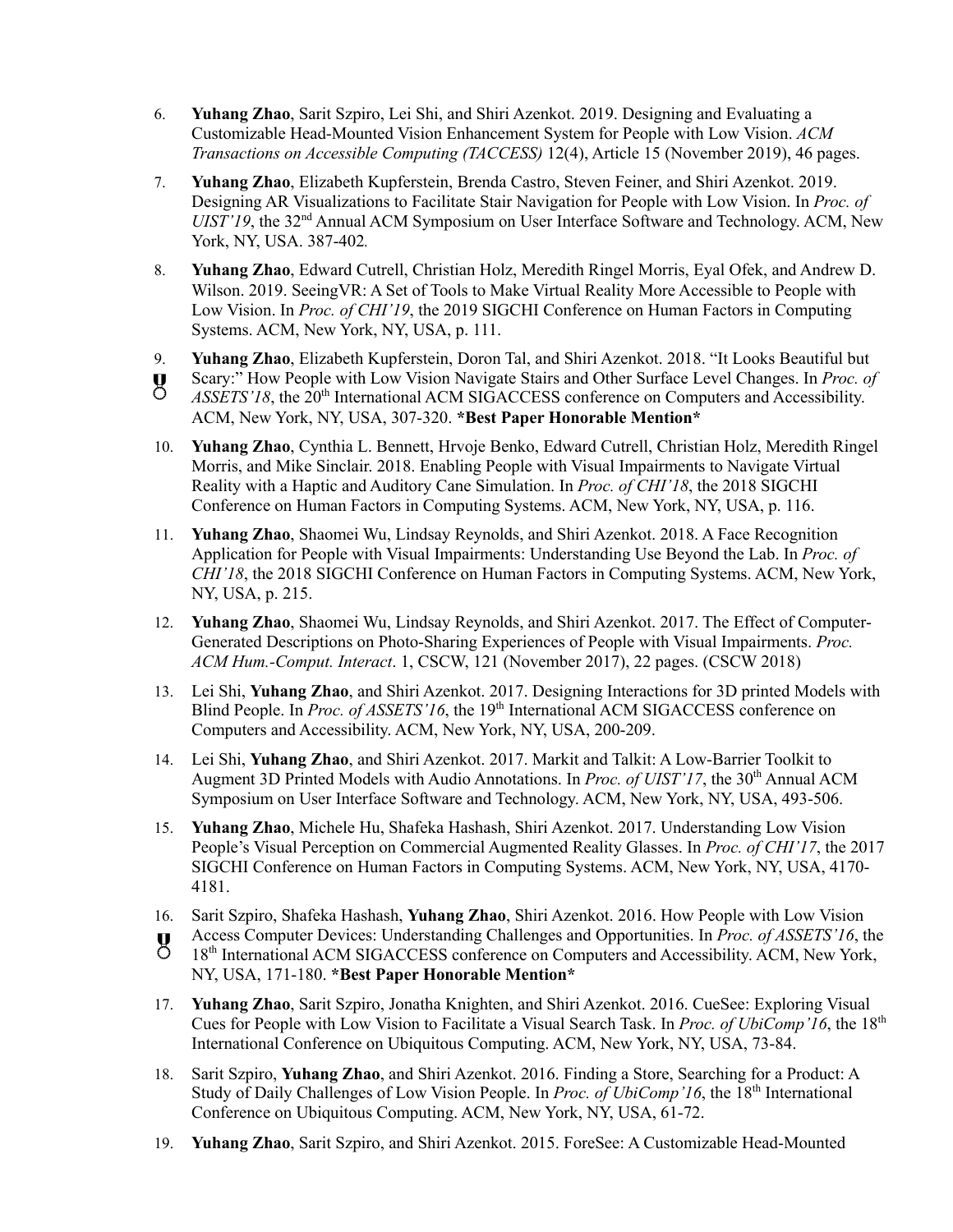Vision Enhancement System for People with Low Vision. In *Proc. of ASSETS'15*, the 17<sup>th</sup> International ACM SIGACCESS conference on Computers and Accessibility. ACM, New York, NY, USA, 239-249.

- 20. **Yuhang Zhao**, Yongqiang Qin, Yang Liu, Siqi Liu, Taoshuai Zhang, and Yuanchun Shi. 2014. QOOK: Enhancing Information Revisitation for Active Reading with a Paper Book. In *Proc. of TEI'14*, the 8<sup>th</sup> International Conference on Tangible, Embedded and Embodied Interaction. ACM, New York, NY, USA, 125-132.
- 21. Yuntao Wang, Chun Yu, **Yuhang Zhao**, Jin Huang, and Yuanchun Shi. 2014. Defining and Analyzing a Gesture Set for Interactive TV Remote on Touch screen Phones. In *Proc. UIC'14*, the 11<sup>th</sup> International Conference on Ubiquitous Intelligence and Computing. IEEE Computer Society, 362- 265.
- 22. Jin Huang, Chun Yu, Yuntao Wang, **Yuhang Zhao**, Siqi Liu, Chou Mo, Jie Liu, Lie Zhang, and Yuanchun Shi. 2014. FOCUS: Enhancing Children's Engagement in Reading by Using Contextual BCI Training Sessions. In *Proc. of CHI'14*, the 2014 SIGCHI Conference on Human Factors in Computing Systems. ACM, New York, NY, USA, 1905-1908.
- 23. Lixin Shi, **Yuhang Zhao**, and Jie Tang. 2012. Batch Mode Active Learning for Networked Data. ACM Transactions on Intelligent Systems and Technology (TIST), Volume 3, Issue 2, Article 33 (February 2012), 25 pages.
- 24. Lixin Shi, **Yuhang Zhao**, and Jie Tang. 2010. Combining Link and Content in Collective Active Learning. In *Proc. of CIKM'10*, the 19<sup>th</sup> ACM International Conference on Information and Knowledge Management. ACM, New York, NY, USA, 1829-1832.

## **POSTERS AND WORKSHOP PAPERS**

- 1. Lei Shi, **Yuhang Zhao**, Elizabeth Kupferstein, Shiri Azenkot. A Demonstration of Molder: An Accessible Design Tool for Tactile Maps. In *Proc. of ASSETS 2019*, the 21<sup>st</sup> International ACM SIGACCESS Conference on Computers and Accessibility. ACM, New York, NY, USA, 664-666.
- 2. Leah Findlater, Steven Goodman, **Yuhang Zhao**, Shiri Azenkot, Margot Hanley. Fairness Issues in AI Systems that Augment Sensory Abilities. In *Proc. of ASSETS'19 Workshop*, the 21<sup>st</sup> International ACM SIGACCESS conference on Computers and Accessibility. ACM, New York, NY, USA.
- 3. Ran Sun, Harald Haraldsson, **Yuhang Zhao**, Serge Belongie. Anon-Emoji: An Optical See-Through Augmented Reality System for Reducing Appearance Bias in Social Interactions. In *Proc. of CVPR'19 Workshop,* 2019 Conference on Computer Vision and Pattern Recognition, IEEE*.*
- 4. **Yuhang Zhao**, Edward Cutrell, Christian Holz, Meredith Ringel Morris, Eyal Ofek, and Andrew D. Wilson. 2019. Demonstration of SeeingVR: A Set of Tools to Make Virtual Reality More Accessible to People with Low Vision. In *Proc. of CHI EA'19*, CHI 2019 Extended Abstracts on Human Factors in Computing Systems. ACM, New York, NY, USA, p. INT042.
- 5. **Yuhang Zhao**, Cynthia L. Bennett, Hrvoje Benko, Edward Cutrell, Christian Holz, Meredith Ringel Morris, and Mike Sinclair. 2018. Demonstration of Enabling People with Visual Impairments to Navigate Virtual Reality with a Haptic and Auditory Cane Simulation. In *Proc. of CHI EA'18*, CHI 2018 Extended Abstracts on Human Factors in Computing Systems. ACM, New York, NY, USA, p. D409.
- 6. **Yuhang Zhao**. Using Direct Visual Augmentation to Provide People with Low Vision Equal Access to information. ACM SIGACCESS Accessibility and Computing 120 (2018), 38-42.
- 7. Shiri Azenkot, and **Yuhang Zhao**. 2017. Designing Smartglasses Applications for People with Low Vision. ACM SIGACCESS Accessibility and Computing 119 (2017). ACM, New York, NY, USA, 19-25.
- 8. Lei Shi, Ross McLanchlan, **Yuhang Zhao**, and Shiri Azenkot. Magic Touch: Interacting with 3D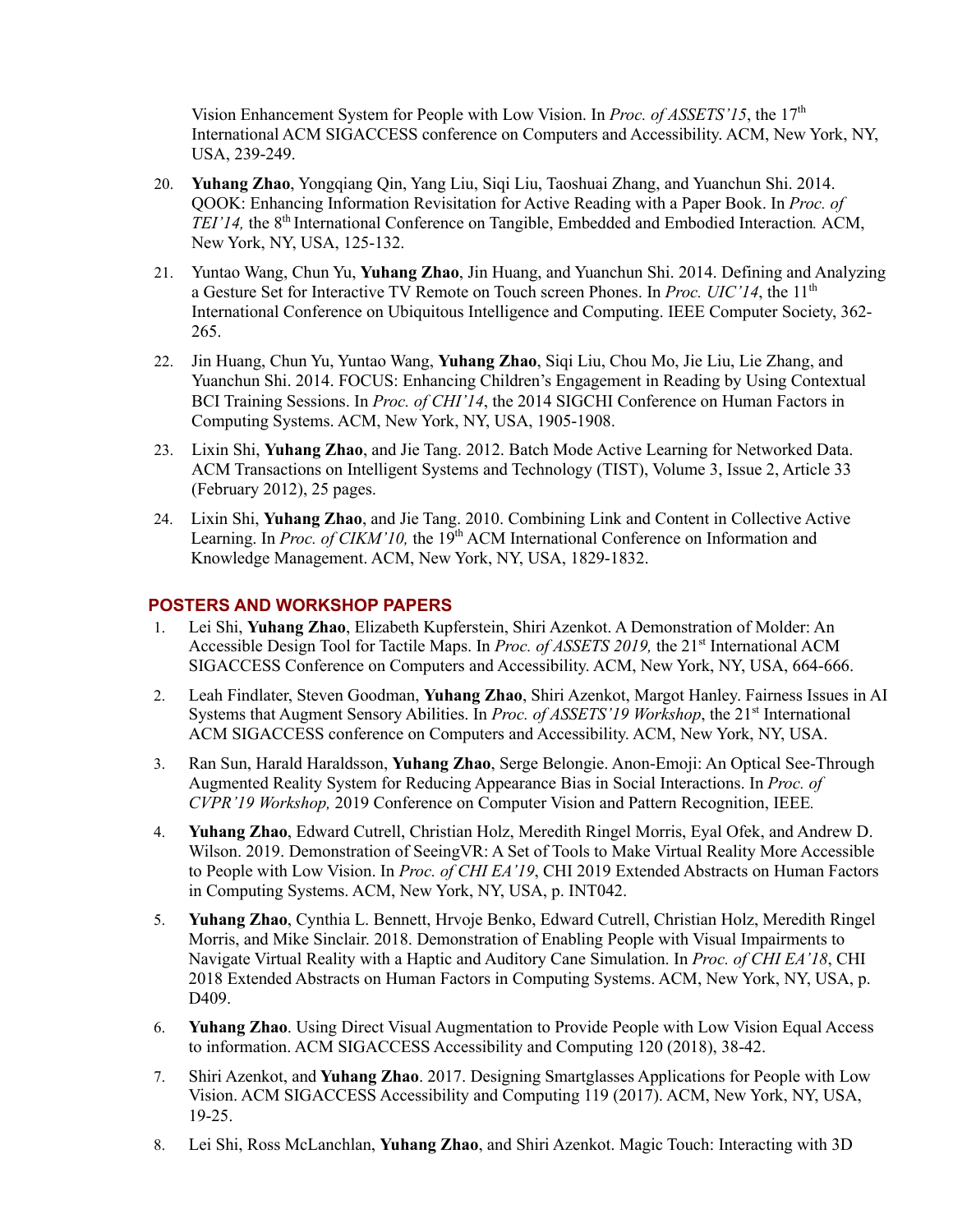Printed Graphics, In *Proc. of ASSETS 2016*, the 18<sup>th</sup> International ACM SIGACCESS Conference on Computers and Accessibility. ACM, New York, NY, USA, 329-330.

- 9. **Yuhang Zhao**, Yongqiang Qin, Yang Liu, Siqi Liu, and Yuanchun Shi. QOOK: A New Physical-Virtual Coupling Experience for Active Reading, In *Proc. of UIST 2013 Adjunct,* the 26th Annual ACM Symposium Adjunct on User Interface Software and Technology. ACM, New York, NY, USA, 5-6*.*
- 10. **Yuhang Zhao**, Alexis Hope, Jin Huang, Yoel Sumitro, James Landay, and Yuanchun Shi. Hero: Designing Learning Tools to Increase Parental Involvement in Elementary Education in China, In *Proc. of CHI EA '13*, CHI 2013 Extended Abstracts on Human Factors in Computing Systems. ACM, New York, NY, USA, 637-642.
- 11. **Yuhang Zhao**, Chao Xue, Xiang Cao, and Yuanchun Shi. PicoPet: A "Real World" Digital Pet on a Handheld Projector, In *Proc. of UIST 2011 Adjunct*, the 24<sup>th</sup> Annual ACM Symposium Adjunct on User Interface Software and Technology. ACM, New York, NY, USA, 1-2.
- 12. Yu Zhong, Yue Suo, Wenchang Xu, Chun Yu, Xinwei Guo, **Yuhang Zhao**, and Yuanchun Shi. Smart Home on Smart Phone. In *Proc. of UbiComp 2011*, the 13<sup>th</sup> International Conference on Ubiquitous Computing. ACM, New York, NY, USA, 467-468.

### **PATENTS**

- 1. Hrvoje Benko, Edward Cutrell, Christian Holz, Meredith Ringel Morris, Mike Sinclair, **Yuhang Zhao**, and Cynthia L. Bennett. Apparatus for User in a Virtual Reality System. US10551940B2. 2020 Feb 4.
- 2. Alex Dow, Brett Lavalla, Jeffrey Wieland, Shaomei Wu, **Yuhang Zhao**, Lindsay Reynolds, and Matt King. Accessibility System. United States patent application US 15/299,353. 2018 Apr 26.
- 3. Yuanchun Shi, Chun Yu, Yuntao Wang, Zhouyue Su, and **Yuhang Zhao**. An Eyes-Free Method of TV Remote Control on Touch Screen Phone. CN 201210056881, May 14, 2014.

#### **WORKSHOP ORGANIZED**

- · **Yuhang Zhao**, Shiri Azenkot, Steven Feiner, Leah Findlater, Meredith Ringel Morris, Holger Regenbrecht, Martez Mott, Yuanchun Shi, and Chun Yu. Mixed Reality and Accessibility Workshop. *ISMAR'19*, the 18<sup>th</sup> IEEE/ACM International Symposium on Mixed and Augmented Reality.
- · Shiri Azenkot, and **Yuhang Zhao**. Making Virtual Reality Accessible to People with All Visual Abilities. Workshop organized at OurCS@UW+AccessComputing 2019.

#### **HONORS AND AWARDS**

- 2020 Winner Finalist for Facebook Research Award on Explorations of Trust in AR, VR, and Smart Devices.
- 2019 Selected for Rising Stars in EECS Workshop.
- 2019 Oath Fellow, Connected Experience Lab, Cornell Tech.
- 2018 Selected as HCIC 2018 student attendee (two out of all Cornell IS Ph.D. students).
- 2018 Best Paper Nominee, ACM ASSETS 2018.
- 2018 Facebook Ph.D. Fellowship Finalist.
- 2016 Best Paper Nominee, ACM ASSETS 2016.
- 2016 GHC Scholar Scholarship to attend Grace Hopper Celebration for Women.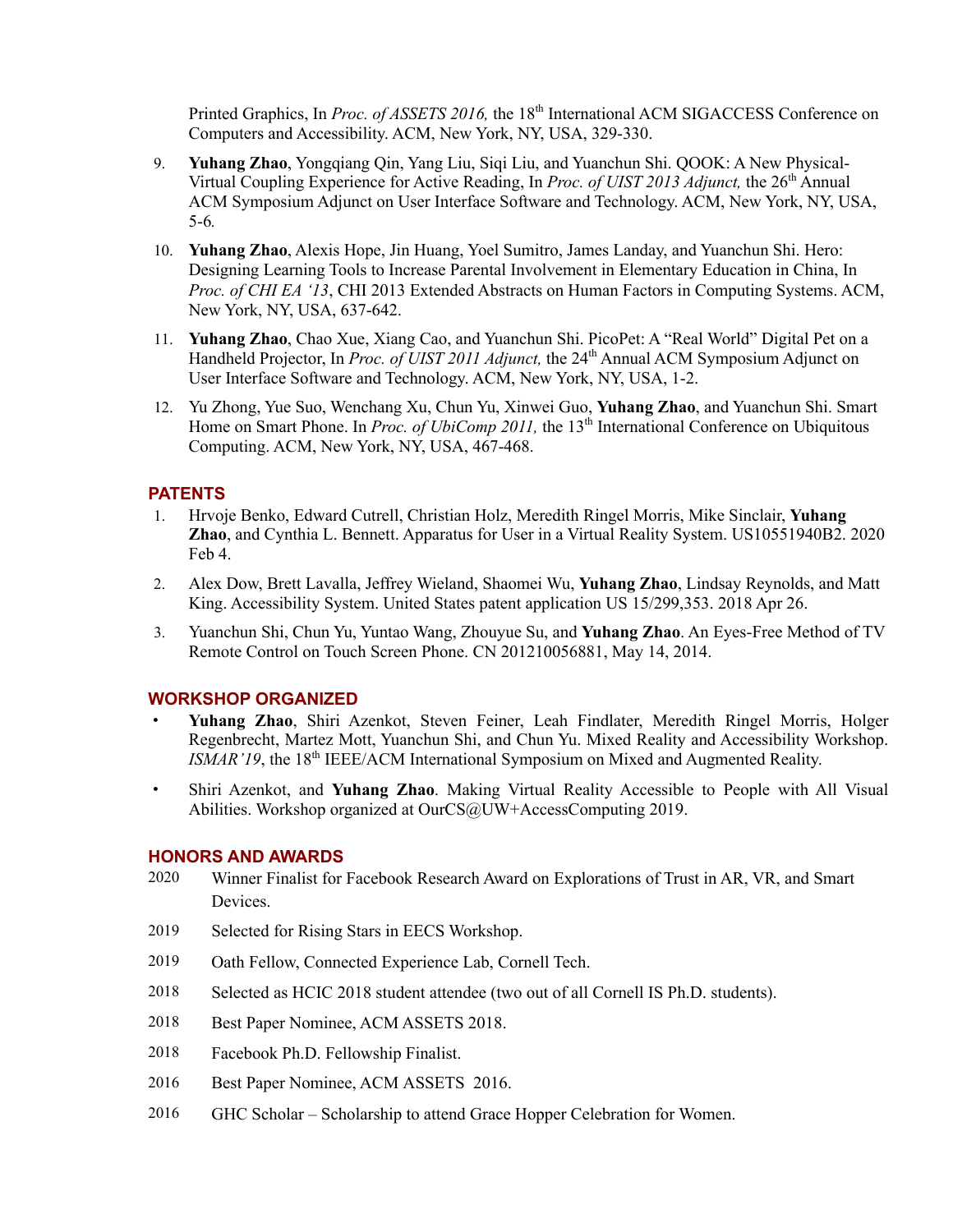- 2015 Verizon Connected Futures Research & Prototyping Challenge, won \$15000.
- 2014 Best Graduate Thesis, Computer Science Department, Tsinghua University.
- 2014 Siebel Scholar Awarded annually for academic excellence and demonstrated leadership to 85 top students from the world's leading graduate schools, \$35,000.
- 2012 Tsinghua Scholarship for Outstanding Graduate Students.
- 2011 Best Poster and Demo Award, the Fourth Microsoft Research Asia Joint Laboratory Symposium, September 27, 2011.
- 2010 Honorable Mention, American Mathematical Contest in Modeling.
- 2009 Tsinghua Scholarship for Excellent Students (2007-2008, 2008-2009).
- 2008 Meritorious of Beijing Contest District in Chinese Mathematical Contest in Modeling.
- 2008 2nd Place, Tsinghua University's Undergraduate Mathematical Modeling Contest.

#### **GRANTS**

- Facebook Gift. Accessible Multi-factor Authentication in Augmented Reality Glasses. Co-PIs: Rahul Chatterjee, Earlence Fernandes, **Yuhang Zhao**. 2021.
- · 2021 Expanding Our Vision Award. PI: **Yuhang Zhao**, Co-PI: Bilge Mutlu, Sanbrita Mondal, McPherson Eye Research Institute (\$10,000). 2021.
- · EasyVizAR: Edge-supported, Assistive Augmented Reality for Indoor First Responder Scenarios. PI: Suman Banerjee, Co-PI: **Yuhang Zhao**, Kevin Ponto. National Institute and Standards Technology (\$1,798,769). 2021.
- · Enhancing the Accessibility of Paper Documents for Low Vision People with a Smart Workplace Application. PI: Shiri Azenkot, Co-PI: **Yuhang Zhao**. Innovations in Employment, Workplace Productivity, and Employee Engagement (\$75,000). 2016.

#### **INVITED TALKS AND PANELS**

- 1. **Yuhang Zhao**. Designing Augmented Reality Systems to Empower People with Low Vision. Invited talk at A11yVR Meetup. October 2020.
- 2. Caitlin Krause, Thomas Logan, Brian Schwab, and **Yuhang Zhao**. Beyond Accessibility: How Spatial Computing Will Enhance the Human Experience. Panel at the 3<sup>rd</sup> State of the AR Cloud Symposium & Showcase. September 2020.
- 3. **Yuhang Zhao**. Enabling Mixed Reality for People with Low Vision. Talk at Apple Inc. April 2020.
- 4. **Yuhang Zhao**. Enabling Mixed Reality for People with Low Vision. Talk at the Computer Science Department, University of Maryland. April 2020.
- 5. **Yuhang Zhao**. Enabling Mixed Reality for People with Low Vision. Talk at Human-Computer Interaction Institute, Carnegie Mellon University. April 2020.
- 6. **Yuhang Zhao**. Enabling Mixed Reality for People with Low Vision. Talk at the Computer Science Department, University of Illinois Urbana-Champaign. March 2020.
- 7. **Yuhang Zhao**. Enabling Mixed Reality for People with Low Vision. Talk at the Computer Science Department, University of California San Diego. March 2020.
- 8. **Yuhang Zhao**. Enabling Mixed Reality for People with Low Vision. Talk at Department of Computer Sciences, University of Wisconsin-Madison. Madison, WI. March 2020.
- 9. **Yuhang Zhao**. Enabling Mixed Reality for People with Low Vision. Talk at Allen Institute for AI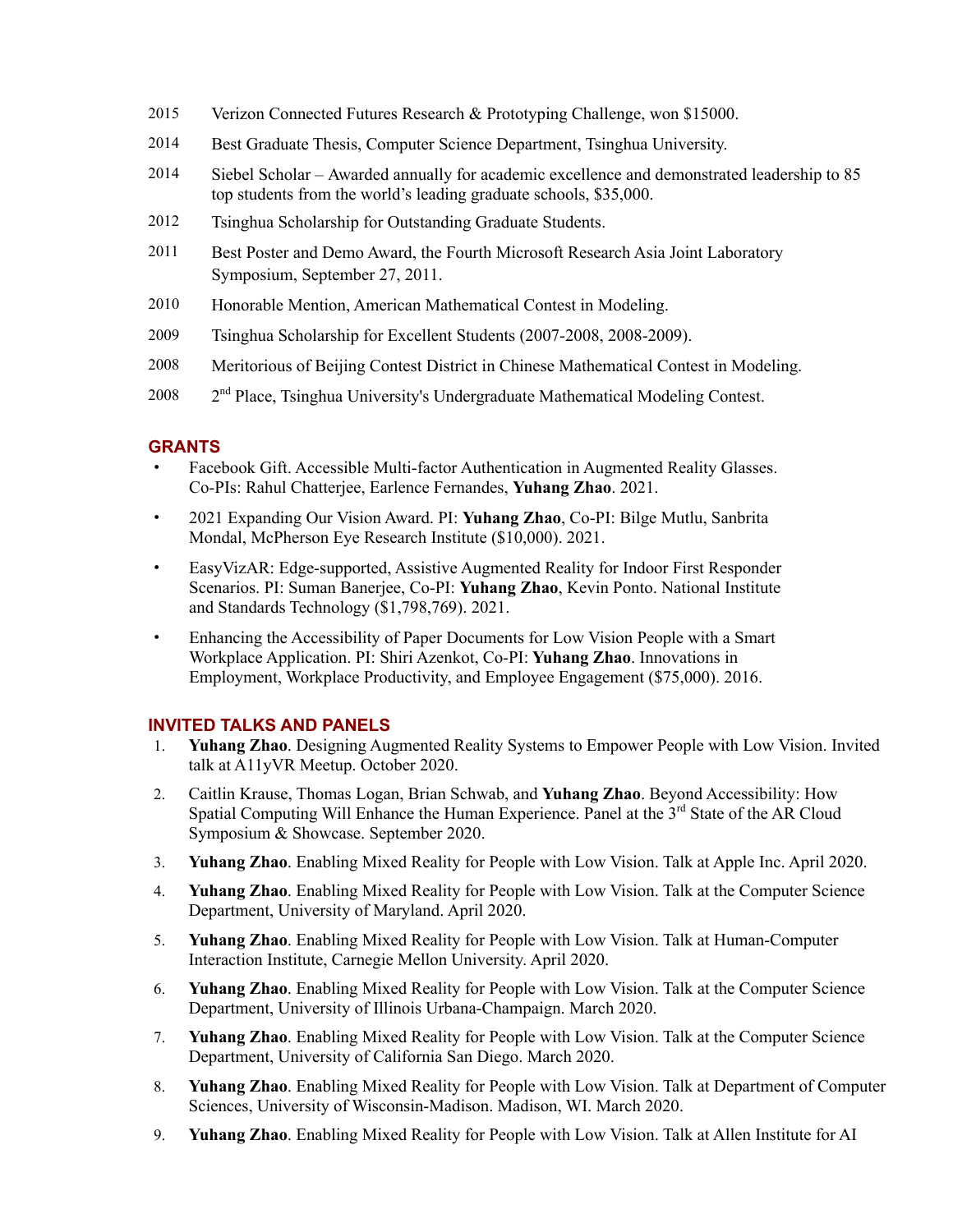(AI2). Seattle, WA. March 2020.

- 10. **Yuhang Zhao**. Enabling Mixed Reality for People with Low Vision. Talk at Microsoft Research. Redmond, WA. March 2020.
- 11. **Yuhang Zhao**. Enabling Mixed Reality for People with Low Vision. Talk at the Computer Science Department, University of California, Berkeley. Berkeley, CA. February 2020.
- 12. **Yuhang Zhao**. Enabling Mixed Reality for People with Low Vision. Talk at the Computer Science Department, University of California, Santa Barbara. Santa Barbara, CA. February 2020.
- 13. **Yuhang Zhao**. Enabling Mixed Reality for People with Low Vision. Talk at the Computer Science Department, Emory University. Atlanta, GA. February 2020.
- 14. **Yuhang Zhao**. Enabling Mixed Reality for People with Low Vision. Talk at the School of Information, University of Michigan. Ann Arbor MI. November 2019.
- 15. **Yuhang Zhao**. Enhanced Perception Systems to Empower People with Low Vision. Talk at the Microsoft Corporation. Redmond, WA. September 2019.
- 16. **Yuhang Zhao**. Enhanced Perception Systems to Empower People with Low Vision. Talk at the Global Innovation Exchange Institute. Bellevue, WA. August 2019.
- 17. **Yuhang Zhao**. Enhanced Perception Systems to Empower People with Low Vision. Talk at the Global Innovation Exchange Institute. Bellevue, WA. August 2019.
- 18. **Yuhang Zhao**. Designing Technologies to Make Virtual Reality Accessible for People with Low Vision. Panel speaker at XR Access Symposium 2019. New York, NY. July 2019.
- 19. **Yuhang Zhao**. Designing Technologies to Make Virtual Reality Accessible for People with Low Vision. Talk at the DUB Seminar, University of Washington. Seattle, WA. January 2019.
- 20. **Yuhang Zhao**. Designing Technologies to Make Virtual Reality Accessible for People with Visual Impairments. Talk at the HCI Group, Tsinghua University. Beijing, China. January 2019.
- 21. **Yuhang Zhao**. Designing Technologies to Make Virtual Reality Accessible for People with Low Vision. Panel speaker at XR Access Symposium 2019. New York, NY. July 2019.

#### **INDUSTRY & RESEARCH EXPERIENCE**

**University of Washington.** Visiting Researcher. (2019.5 – 2019.8) Host: Leah Findlater The Effectiveness of Visual and Audio Wayfinding Guidance on Smartglasses for Low Vision.

**Microsoft Research, Redmond.** Research Intern. (2018.5 – 2018.8) Mentor: Merrie Ringel Morris SeeingVR: A Set of Tools to Make Virtual Reality More Accessible to People with Low Vision. *Open Source* on GitHub: SeeingVR toolkit https://github.com/microsoft/SeeingVRtoolkit

**Microsoft Research, Redmond.** Research Intern. (2017.5 – 2017.8) Mentor: Merrie Ringel Morris and Hrvoje Benko Canetroller: Enabling People with Visual Impairments to Navigate Virtual Reality with a Haptic and Auditory Cane Simulation.

**Facebook Inc.** Research Intern. (2016.5 – 2016.8)

Mentor: Shaomei Wu, Core Data Science Team.

Project1: A Face Recognition Application for People with Visual Impairments: Understanding Use Beyond the Lab.

Project2: Accessible Composer, which automatically recognizes local photos in blind users' album and provides intuitive audio descriptions to enable them to share photos on Facebook. *Launched in October 2016 as Facebook Automatic Alt Text on Android.*